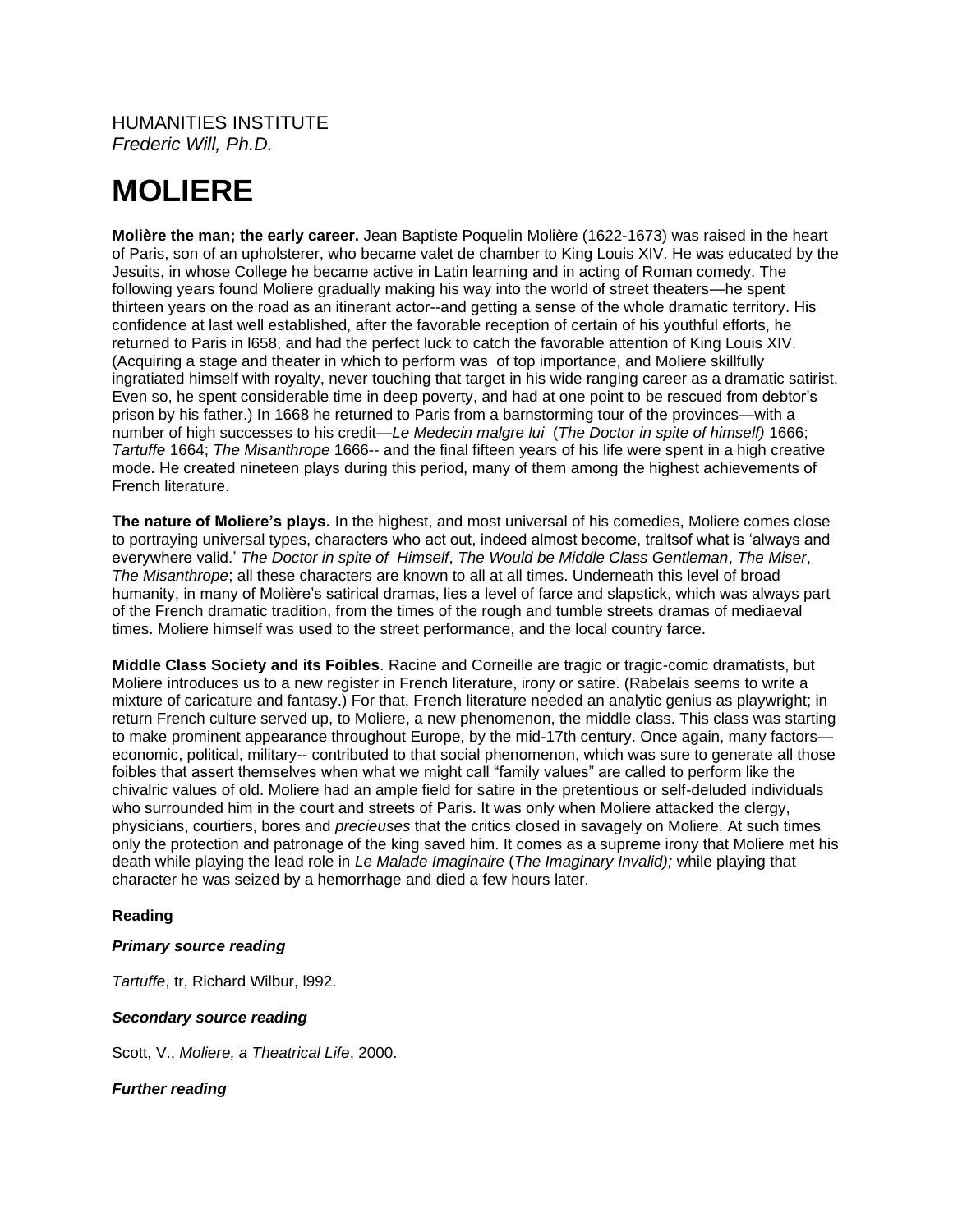Riggs, L., *Moliere and Modernity,* 2005.

#### *Original language reading*

Simon, Alfred, *Moliere, une vie,* l988.

#### **Suggested paper topics**

Is the growth of Middle Class society essential for the development of comedy like Moliere's? What is it about Middle Class society that generates the character types Moliere needs for his process of ridiculing? Is American society today oriented around the Middle Class? Is it comic?

Is it a healthy sign, when a society, through its drama or fiction or tv, it able to make fun of itself? Is it a sign of self-confidence? Are we in the West able to make fun of ourselves? Do we enjoy the portrayal of stock types of 'losers,' such as the character types Moliere pillories?

**Excerpt** http://moliere-in-english.com/doctorinspiteof.html

**GERONTE** That's my baby's wetnurse. SGANARELLE (*Aside.*)

A juicy bit of crumpet, I must say ...

(*Aloud.*) Ah, nurse, my doctorship is but the clay To which your nurseship gives a shape and form. Ah, would I were the tot, all snug and warm, (*Putting his hand on her breast.*) Who tastes here at the font of your good graces. At such abundance, my small art abases. Would that my skills might by you yet be known ... LUCAS Your pardon, sir, please leave my wife alone. **SGANARELLE** What! Is this girl your wife?

#### **SGANARELLE**

(*Going as if to embrace LUCAS, he embraces JACQUELINE instead.*) Oh such a wondrous joy that is to me! I celebrate your mutual affection. LUCAS (*Drawing SGANARELLE away.*) That's fine, sir, please, not quite such strong inflection. SGANARELLE I do delight to see you so well matched, I do commend you two, so well attached. I thrill for her, and risking some redundance, Salute you, finding wife of such abundance. (*Makes, again, as if to embrace LUCAS, but passes under his arm to throw himself on JACQUELINE.*) LUCAS (*Pulling him off again.*) Good Lord, sir! Not so many compliments! I beg you -- **SGANARELLE** 

You'd not place impediments